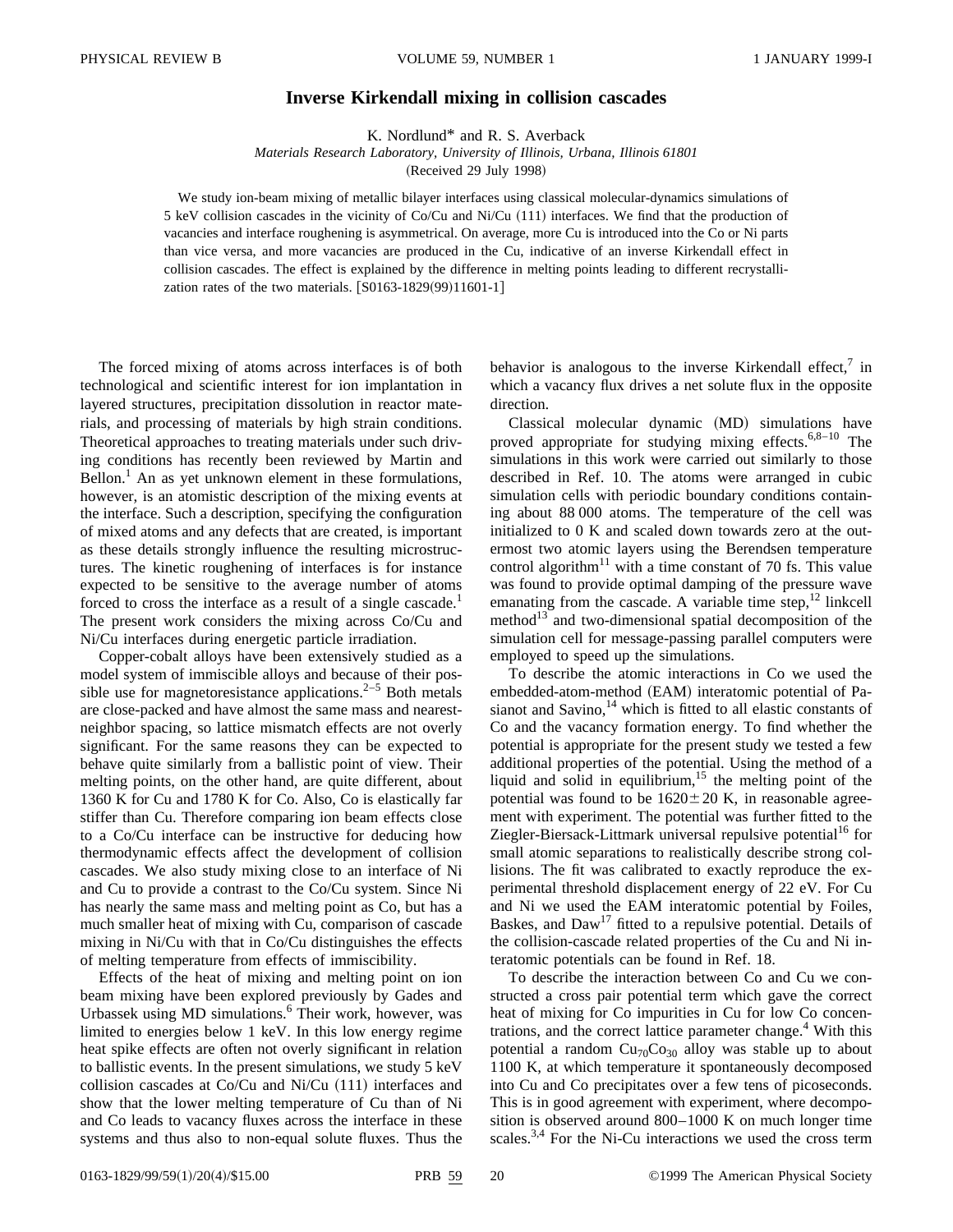TABLE I. Average defect results of the 5 keV collision cascades close to a Co/Cu or Co/Ni interface.  $Cu_{Co/Ni}$  denotes Cu impurities in Co or Ni, Co/Ni<sub>Cu</sub> Co or Ni impurities in Cu, I<sub>Co/Ni</sub> interstitials in Co or Ni, and  $V_{C_0/Ni}$  vacancies in Co or Ni.

|       | Cu <sub>Co/Ni</sub> | $Co/Ni_{Cu}$   | ւ <sub>Cu</sub> | $L_{other}$   | $V_{Cu}$       | $V_{Co/Ni}$   |
|-------|---------------------|----------------|-----------------|---------------|----------------|---------------|
| Co/Cu | $17.3 \pm 1.9$      | $13.6 \pm 1.6$ | $5.7 \pm 1.1$   | $6.9 \pm 1.0$ | $9.3 \pm 1.0$  | $3.3 \pm 0.7$ |
| Co/Ni | $29 \pm 5$          | $23 + 4$       | $9.5 + 1.9$     | $6.5 \pm 1.6$ | $14.7 \pm 1.4$ | $1.3 \pm 0.5$ |

as described in Ref. 17. The heat of mixing for a random 50% alloy was found to be 0.44 eV/atom for Co/Cu and 0.08 eV/atom for Ni/Cu, to be compared with the experimental values of roughly 0.2 eV/atom and 0.03 eV/atom, respectively.3,5 Thus the heats of mixing predicted for the two alloys are clearly too high, but their ratio is still reasonable. We feel that while the simulation model does not correspond exactly to the real systems, it still should give a reasonable description of cascades in immiscible alloys, with the Co/Cu alloy representing a highly immiscible system and the Ni/Cu alloy representing an almost miscible one.

We constructed a perfect  $(111)$  interface by dividing a cubic simulation cell into two parts along a  $(111)$  plane going through the origin, in the middle between two  $(111)$  atom planes. The entire cell had the face-centered cubic (fcc) crystal structure. Although this is not the equilibrium structure for Co at low temperatures, the energy difference between the fcc and equilibrium hexagonal phase is quite small. To make the different cases easily comparable the same cell size, 100.12 Å, was used in all the simulations. While this put the elemental cells under slight slight strain, comparison with previous results<sup>18</sup> indicated that the small level of strain did not affect the results significantly.

Collision cascades were initiated by giving an atom a kinetic energy of 5 keV in a randomly chosen direction, choosing its initial position so that the initial movement was directed towards the interface. To avoid the initial direction biasing the results, half of the recoils were started from the Co or Ni side and half from the Cu side of the cell. The initial position and velocity of the atoms were selected so that the resulting cascade was roughly centered on the Co/Cu interface. The SRIM96 electronic stopping power<sup>19</sup> was used to describe energy loss to electrons for all atoms with a kinetic energy higher than 10 eV. Lattice defects were analyzed using the Wigner-Seitz method, $18$  comparing to a perfect fcc lattice. Furthermore, Co atoms on the Cu side of the original interface, and vice versa, were counted as ''impurities.'' We denote Co impurities in Cu with  $Co<sub>Cu</sub>$ , Cu impurities in Co  $Cu<sub>Co</sub>$ , and similarly for Ni. Vacancies in Cu are denoted by  $V_{Cu}$  and interstitials  $I_{Cu}$ , and similarly for Co and Ni.

The impurity and defect results are summarized in Table I, which lists the averages of all events. We describe first the results in the Co/Cu system and then discuss how the Ni/Cu results relate to these. The results in the table show that on average more Cu impurities seem to be in Co than vice versa. Inspection of each cascade showed that in almost all events more Cu impurities had entered the Co than vice versa, regardless of where the recoil was started. This may at first seem surprising, as the number of atoms must of course be conserved in a simulation with no atom sources or sinks. A similar effect was reported by Gades and Urbassek, but they attributed it to the presence of a surface in their simulations.<sup>6</sup>

The defect behavior offers an explanation to this apparent paradox. An energetic collision cascade is well known to produce vacancies close to its center, and interstitials outside the cascade core.<sup>20,21</sup> In this case the final position of almost all the vacancies is in the Cu part (on average, about  $9$  vacancies are in Cu but only  $3$  in Co), and analysis of the defect positions showed that most of the  $Cu<sub>Co</sub>$  impurities are right at the interface and close to the center of the cascade and to the vacancies. Thus, the impurity flux is balanced by a vacancy flux of opposite direction, that is, the results can be understood in terms of inverse Kirkendall-like behavior. Previously the effect has been described under conditions closer to thermal equilibrium.<sup>7</sup> In the present case the conditions under which the flow occurs are obviously different, but due to the analogous flow behavior we think it can be termed inverse Kirkendall mixing in collision cascades. The driving force for the vacancy flux is described next.

It is known from other simulation studies that when the liquid zone produced by a collision cascade cools down, the vacancies are dragged by the advancing solidification front towards the center of the cascade. $8,18,22$  Furthermore, the solidification time of the cascade has been found to depend on the melting point of the material. $18$  In the present case, the Co part of the liquid zone is expected to cool and recrystallize much faster due to its higher melting point  $(1620 K)$  for Co vs 1230 K for Cu for the present model potentials). Hence the recrystallization of the Co part will push most of the vacancies into the Cu part, thereby establishing both vacancy and solute fluxes across the interface.

The interstitials are on average distributed evenly in the two elements (cf. Table I). Since equal number of interstitials and vacancies are produced, the difference between the impurity concentrations,  $\sim$  4, is comparable to the number of interstitials in each of the components,  $\sim$  6. Analysis of the final locations of the vacancies in Cu showed that 44% of them where in the layer closest to the interface, and 83% were in the three closest layers. This shows that while there is a driving force pushing vacancies from the Co towards the Cu, once they are there they do not move much more.

We analyzed the sizes of the impurity clusters with the method described in Ref. 18, using 3.0 Å as the cutoff for defining defects as belonging to the same cluster. The results are illustrated in Fig. 1. On average about 65% of both the Cu and Co impurities are clustered, and these clusters consist almost always of only Cu or Co impurities: only 9 out of 83 clusters are ''mixed.'' Since most impurities are clustered and surrounded by atoms of their own species, this essentially shows that the ion irradiation will produce a roughening of the interface. About 90% of the impurities were in the atom layer closest to the interface. A typical distribution of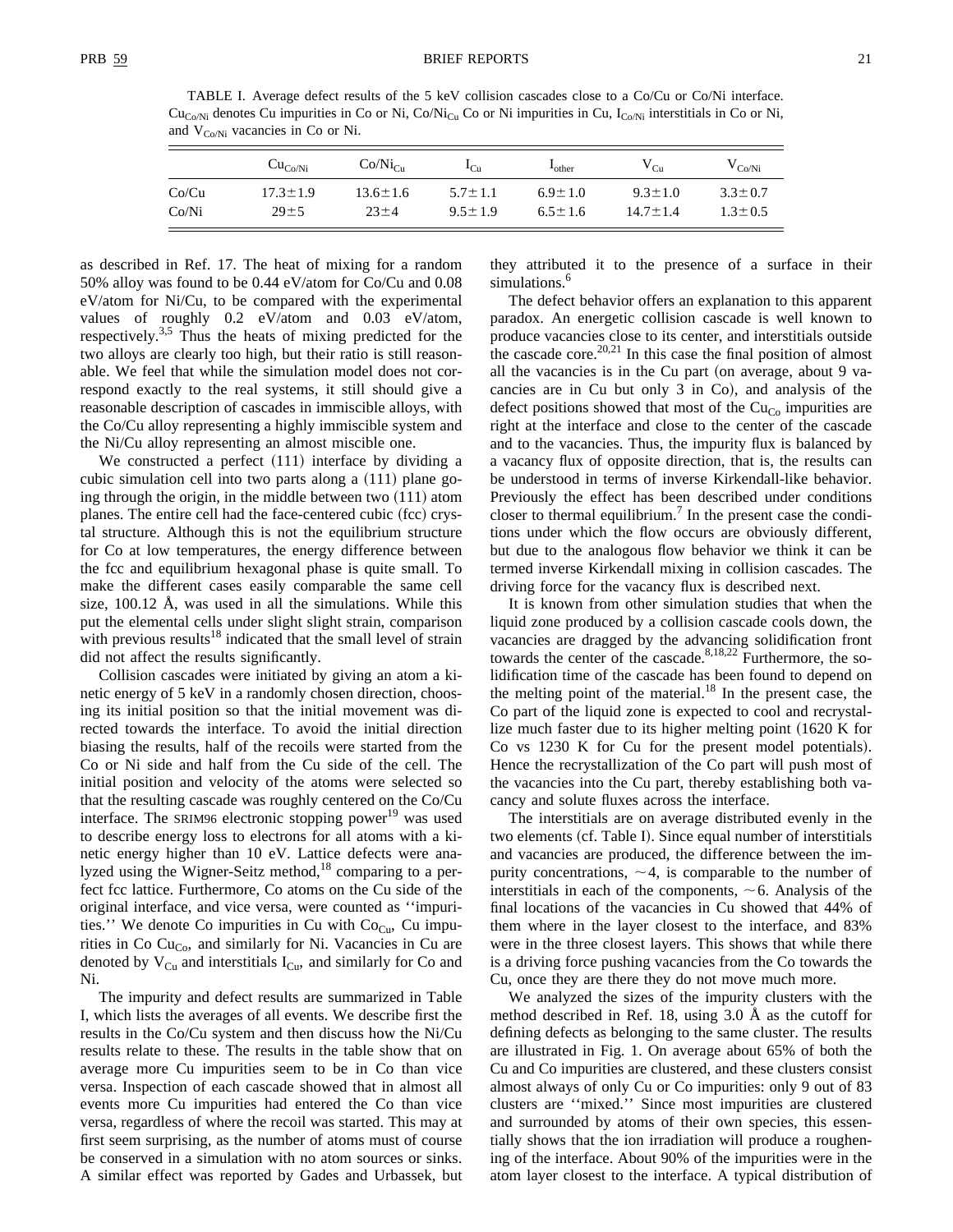

FIG. 1. Statistics of the distribution of impurities in clusters as a function of the cluster size for the 16 cascades close to the Co/Cu interface.

the impurities and vacancies is shown in Fig. 2. The Co part of the cell is to the left and below the solid line. The vacancies are almost all in the Cu part of the cell, and the impurities are clustered on both sides of the interface.

To understand whether the presence of an interface has other effects on the cascade development, we compare the results of the present simulations with cascades in pure fcc Cu and Co in Table II. The table lists the the average number of interstitials remaining after the cascade  $N_{int}$ , the ion beam mixing *Q*, the number of atoms displaced by more than half the nearest neighbor distance  $N_{\text{displ}}$ , and the number of atoms displaced over the interface  $N_{\text{ifmix}}$ . For the interface cascades  $N_{\text{ifmix}}$  is simply the sum of the number of impurities. For the elemental cascades this quantity is evaluated for an imagined interface at the same position as the interface for the Co/Cu system. It is noteworthy that  $N_{\text{ifmix}}$  is smaller across the Co/Cu interface than the imaginary interfaces in pure Cu or Co. This illustrates the influence of the positive heat of mixing, as well established previously both by experiment<sup>23</sup> and simulation.<sup>6</sup>

The simulations of cascades in Ni/Cu served as a test on whether the ideas described for the Co/Cu system indeed can be understood on the basis of the melting point difference and heat of mixing (rather than being due to some more subtle interface effect, for instance). Since both Ni and Co have a higher melting point than Cu, the vacancy flux effect should be present for Ni/Cu as well. But since the heat of mixing of Ni and Cu is much less than that of Co and Cu, the

TABLE II. Average values for the results of 5 keV cascades in Co, Ni, and Cu and close to the Co/Cu and Ni/Cu interfaces. *n* gives the number of events simulated in each case; the other quantities are defined in the text.

| Material | n  | $N_{\rm int}$  | $\varrho$<br>$(\text{Å}^{5}/\text{eV})$ | $N_{\text{displ}}$ | $N_{\text{ifmix}}$ |
|----------|----|----------------|-----------------------------------------|--------------------|--------------------|
| Cu       | 6  | $8.2 \pm 1.3$  | $6.4 \pm 0.6$                           | $1000 \pm 50$      | $50 \pm 10$        |
| Co/Cu    | 16 | $12.6 \pm 0.8$ | $6.0 \pm 0.3$                           | $960 \pm 50$       | $31 \pm 3$         |
| Co       | 6  | $11.8 \pm 0.8$ | $5.0 \pm 0.5$                           | $800 \pm 90$       | $60 \pm 20$        |
| Ni/Cu    | 6  | $16.0 \pm 1.2$ | $4.4 \pm 0.3$                           | $950 \pm 30$       | $51 \pm 9$         |
| Ni       | 6  | $12.8 \pm 1.0$ | $3.4 \pm 0.2$                           | $710 \pm 30$       | $35 \pm 5$         |



FIG. 2. Distribution of impurities and vacancies after one 5 keV event close to a Co/Cu interface. The line shows the position of the  $(111)$  interface, the filled circles the positions of impurities, and the open circles the positions of vacancies. The Co part of the crystal is in the lower left part of the figure; thus all filled circles in this part are Cu impurities.

mixing over the interface should not be much different from the pure elements. These expectations are confirmed by the results in Tables I and II. Almost all the vacancies are in the Cu part, and there are more  $Cu_{Ni}$  than  $Ni_{Cu}$  impurities. The difference in impurity numbers is again comparable to the number of interstitials in each part of the mixed system. The number of mixing occurring over the interface  $N_{\text{ifmix}}$  is about the same as that in the pure elements, as expected.

The results in Table II also show that the presence of an interface does not dramatically affect the overall development of the collision cascade. The total damage production is rather similar in all cases, in agreement with our previous observation that defect production in dense metals is not strongly affected by the elastic or melting properties.<sup>18</sup> The differences in mixing can be understood in terms of the different melting points.<sup>10</sup> Atom mixing over the interface,  $N_{\text{ifmix}}$ , is clearly suppressed in the Co/Cu system due to the large positive heat of mixing, but since this number is in any case only a small fraction of the total atom displacement  $N_{\text{displ}}$ , this does not affect the total mixing in the system.

Lastly we note the experimental work of Auner *et al.* who reported asymmetric mixing in a number of bilayer systems where one element had a significantly larger cohesive energy (and melting point) than the other.<sup>24</sup> In apparent contrast to the present results, they observed the impurity distribution extending deeper into the metal of lower cohesive energy. The experimental resolution in ion beam mixing experiments is  $\sim$ 10 nm, however, so their observations refer to mixing for high ion doses at times when no sharp interface was present. Since mixing increases with decreasing melting temperature of the metal, their results were expected. The present asymmetry of mixing derives strictly from the sharp interface. At elevated temperatures, mixing at such interfaces is important since radiation-enhanced diffusion tends to restore the sharp interfaces in precipitating systems.<sup>1</sup>

By simulating high-energy collision cascades close to the interface of immiscible metals, Co and Cu or Ni and Cu, we